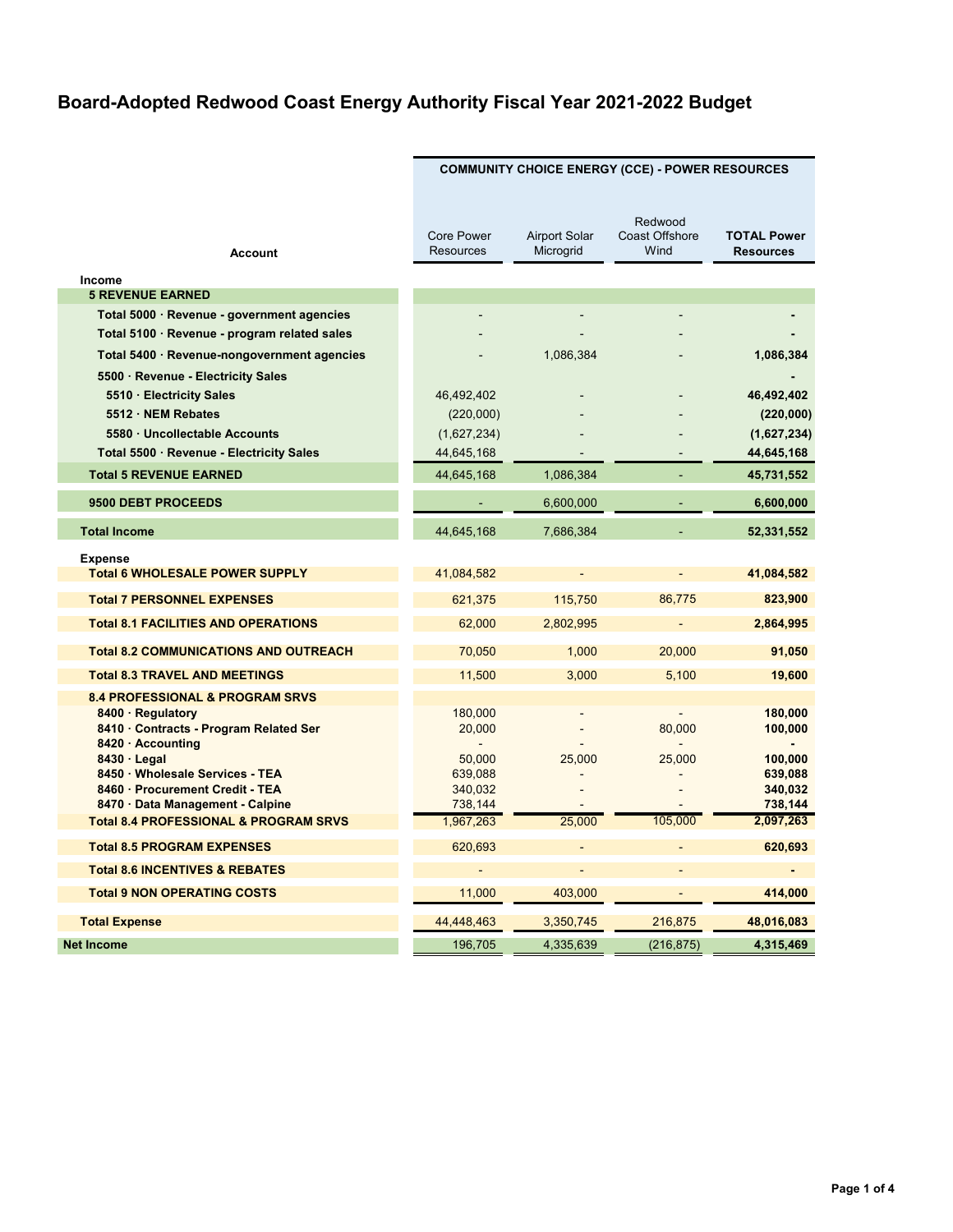|                                                                    | <b>DEMAND-SIDE MANAGEMENT (DSM)</b>        |                                                               |                                                               |                  |
|--------------------------------------------------------------------|--------------------------------------------|---------------------------------------------------------------|---------------------------------------------------------------|------------------|
| <b>Account</b>                                                     | <b>CCE DSM</b><br>Services and<br>Programs | <b>PG&amp;E Local</b><br>Government<br>Partnership<br>Program | RCEA-<br>Administered<br><b>CPUC</b><br>Efficiency<br>Program | <b>TOTAL DSM</b> |
| Income                                                             |                                            |                                                               |                                                               |                  |
| <b>5 REVENUE EARNED</b>                                            |                                            |                                                               |                                                               |                  |
| Total 5000 · Revenue - government agencies                         |                                            |                                                               | 700,000                                                       | 700,000          |
| Total 5100 · Revenue - program related sales                       |                                            |                                                               |                                                               |                  |
| Total 5400 · Revenue-nongovernment agencies                        |                                            | 291,489                                                       |                                                               | 291,489          |
| 5500 · Revenue - Electricity Sales                                 |                                            |                                                               |                                                               |                  |
| 5510 · Electricity Sales<br>5512 · NEM Rebates                     |                                            |                                                               |                                                               |                  |
| 5580 · Uncollectable Accounts                                      |                                            |                                                               |                                                               |                  |
| Total 5500 · Revenue - Electricity Sales                           |                                            |                                                               |                                                               |                  |
| <b>Total 5 REVENUE EARNED</b>                                      |                                            | 291,489                                                       | 700,000                                                       | 991,489          |
| 9500 DEBT PROCEEDS                                                 |                                            |                                                               |                                                               |                  |
| <b>Total Income</b>                                                |                                            | 291,489                                                       | 700,000                                                       | 991,489          |
| <b>Expense</b>                                                     |                                            |                                                               |                                                               |                  |
| <b>Total 6 WHOLESALE POWER SUPPLY</b>                              | L.                                         | $\overline{a}$                                                | $\overline{a}$                                                |                  |
| <b>Total 7 PERSONNEL EXPENSES</b>                                  | 798,800                                    | 201.900                                                       | 389,000                                                       | 1,389,700        |
| <b>Total 8.1 FACILITIES AND OPERATIONS</b>                         | 7,500                                      | $\blacksquare$                                                | $\omega$                                                      | 7,500            |
| <b>Total 8.2 COMMUNICATIONS AND OUTREACH</b>                       | 9.700                                      | 5.000                                                         | 4,100                                                         | 18,800           |
| <b>Total 8.3 TRAVEL AND MEETINGS</b>                               | 11,500                                     | 3,200                                                         | 2,800                                                         | 17,500           |
| <b>8.4 PROFESSIONAL &amp; PROGRAM SRVS</b>                         |                                            |                                                               |                                                               |                  |
| 8400 · Regulatory<br>8410 · Contracts - Program Related Ser        | 160,000                                    | 12,000                                                        | 35,000                                                        | 207,000          |
| 8420 · Accounting                                                  |                                            |                                                               |                                                               |                  |
| $8430 \cdot$ Legal                                                 | 20,000                                     | 1,500                                                         | 2,500                                                         | 24,000           |
| 8450 · Wholesale Services - TEA<br>8460 · Procurement Credit - TEA |                                            |                                                               |                                                               |                  |
| 8470 · Data Management - Calpine                                   |                                            |                                                               |                                                               |                  |
| <b>Total 8.4 PROFESSIONAL &amp; PROGRAM SRVS</b>                   | 180,000                                    | 13,500                                                        | 37,500                                                        | 231,000          |
| <b>Total 8.5 PROGRAM EXPENSES</b>                                  | 1,200                                      | 500                                                           | 1,000                                                         | 2,700            |
| <b>Total 8.6 INCENTIVES &amp; REBATES</b>                          | 306,000                                    |                                                               | 136,000                                                       | 442,000          |
| <b>Total 9 NON OPERATING COSTS</b>                                 | $\frac{1}{2}$                              | $\sim$                                                        | $\sim 10$                                                     | $\sim$           |
| <b>Total Expense</b>                                               | 1,314,700                                  | 224,100                                                       | 570,400                                                       | 2,109,200        |
| <b>Net Income</b>                                                  | (1, 314, 700)                              | 67,389                                                        | 129,600                                                       | (1, 117, 711)    |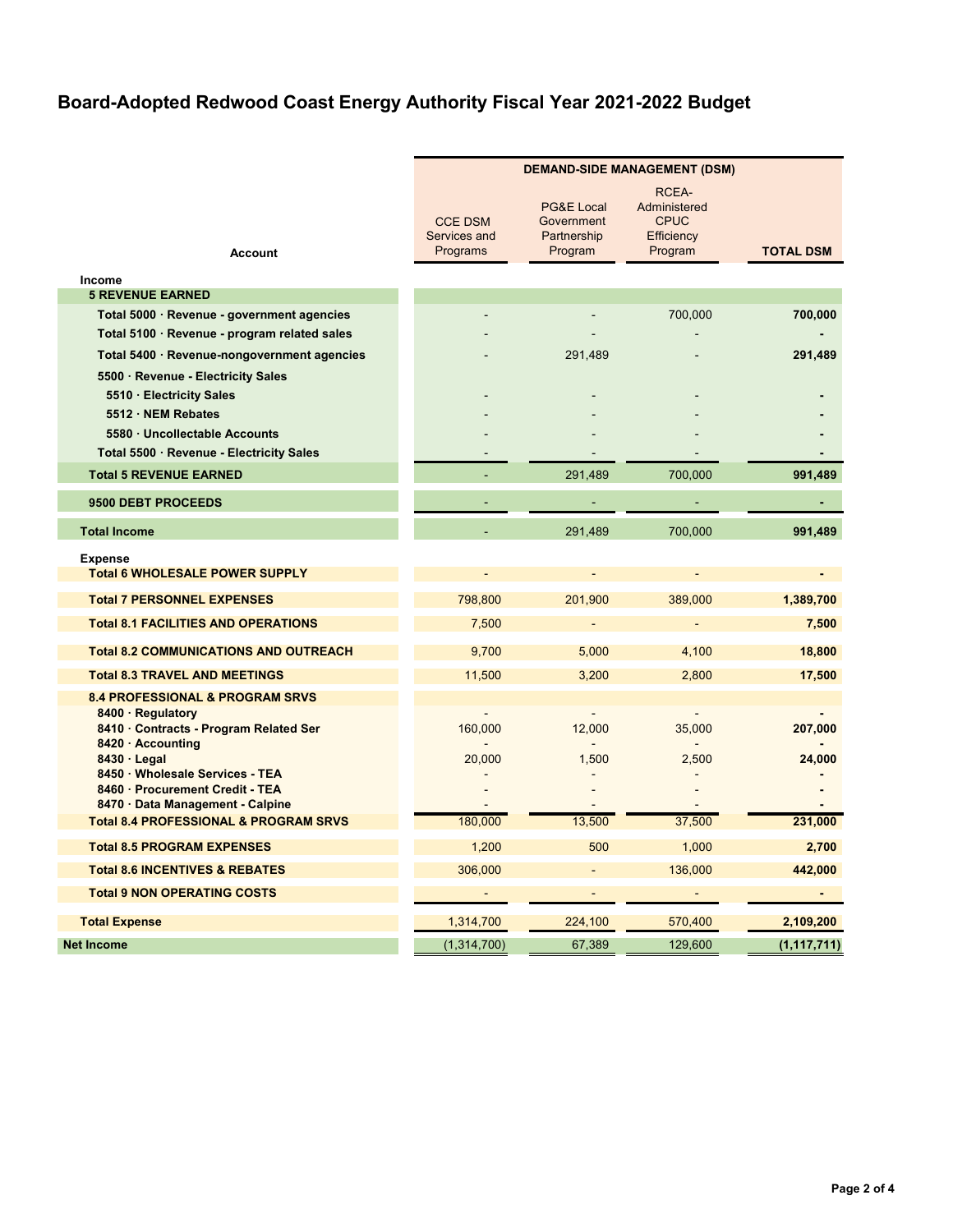|                                                                                   |                                       | <b>TRANSPORTATION</b>                        |                                       |  |  |
|-----------------------------------------------------------------------------------|---------------------------------------|----------------------------------------------|---------------------------------------|--|--|
| <b>Account</b>                                                                    | <b>CCE Electric</b><br>Transportation | <b>CEC</b><br>Medium/Heavy<br>Duty ZEV Grant | <b>TOTAL</b><br><b>Transportation</b> |  |  |
| Income                                                                            |                                       |                                              |                                       |  |  |
| <b>5 REVENUE EARNED</b>                                                           |                                       |                                              |                                       |  |  |
| Total 5000 · Revenue - government agencies                                        | 111,000                               | 100,000                                      | 211,000                               |  |  |
| Total 5100 · Revenue - program related sales                                      | 31,000                                |                                              | 31,000                                |  |  |
| Total 5400 · Revenue-nongovernment agencies<br>5500 · Revenue - Electricity Sales |                                       |                                              |                                       |  |  |
| 5510 · Electricity Sales                                                          |                                       |                                              |                                       |  |  |
| 5512 · NEM Rebates                                                                |                                       |                                              |                                       |  |  |
| 5580 · Uncollectable Accounts                                                     |                                       |                                              |                                       |  |  |
| Total 5500 · Revenue - Electricity Sales                                          |                                       |                                              |                                       |  |  |
| <b>Total 5 REVENUE EARNED</b>                                                     | 142,000                               | 100,000                                      | 242,000                               |  |  |
| 9500 DEBT PROCEEDS                                                                |                                       |                                              |                                       |  |  |
| <b>Total Income</b>                                                               | 142,000                               | 100,000                                      | 242,000                               |  |  |
| <b>Expense</b><br><b>Total 6 WHOLESALE POWER SUPPLY</b>                           | $\blacksquare$                        | ä,                                           | e i                                   |  |  |
| <b>Total 7 PERSONNEL EXPENSES</b>                                                 | 150,400                               | 52,500                                       | 202,900                               |  |  |
| <b>Total 8.1 FACILITIES AND OPERATIONS</b>                                        | 167,500                               |                                              | 167,500                               |  |  |
| <b>Total 8.2 COMMUNICATIONS AND OUTREACH</b>                                      | 2,500                                 | L,                                           | 2,500                                 |  |  |
| <b>Total 8.3 TRAVEL AND MEETINGS</b>                                              | 1,200                                 | 800                                          | 2,000                                 |  |  |
| <b>8.4 PROFESSIONAL &amp; PROGRAM SRVS</b>                                        |                                       |                                              |                                       |  |  |
| 8400 · Regulatory<br>8410 · Contracts - Program Related Ser                       | 5,000                                 | 25,000                                       | 30,000                                |  |  |
| 8420 · Accounting                                                                 |                                       |                                              |                                       |  |  |
| $8430 \cdot$ Legal                                                                | 4,000                                 |                                              | 4,000                                 |  |  |
| 8450 · Wholesale Services - TEA<br>8460 · Procurement Credit - TEA                |                                       |                                              |                                       |  |  |
| 8470 · Data Management - Calpine                                                  |                                       |                                              |                                       |  |  |
| <b>Total 8.4 PROFESSIONAL &amp; PROGRAM SRVS</b>                                  | 9,000                                 | 25,000                                       | 34,000                                |  |  |
| <b>Total 8.5 PROGRAM EXPENSES</b>                                                 | 8,000                                 | L,                                           | 8,000                                 |  |  |
| <b>Total 8.6 INCENTIVES &amp; REBATES</b>                                         | 159,000                               |                                              | 159,000                               |  |  |
| <b>Total 9 NON OPERATING COSTS</b>                                                | $\sim$                                | $\sim$                                       | $\sim$                                |  |  |
| <b>Total Expense</b>                                                              | 497.600                               | 78,300                                       | 575,900                               |  |  |
| <b>Net Income</b>                                                                 | (355,600)                             | 21,700                                       | (333,900)                             |  |  |